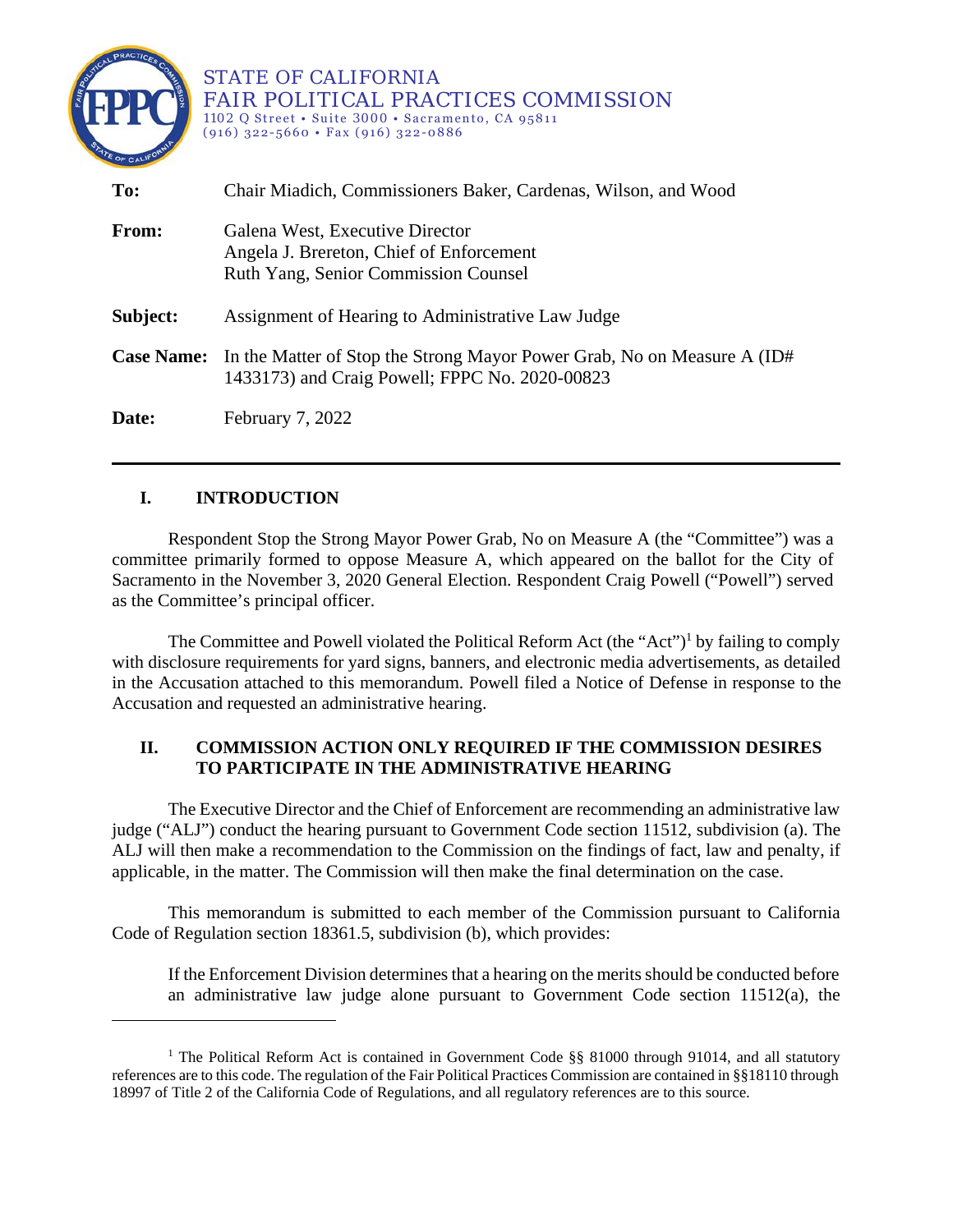Enforcement Division shall provide a copy of the accusation as well as a memorandum describing the issues involved to each member of the Commission. If, at the next regularly scheduled meeting, two or more Commissioners indicate a desire to participate in the hearing, the matter will be scheduled for a hearing before the Commission when an administrative law judge is available. All Commissioners are eligible to participate in the hearing, regardless of whether they voted to hear the matter themselves or not.

Thus, no Commission action is required if the Commission approves the recommendation that the administrative hearing in this matter should be conducted before an ALJ. However, two or more Commissioners may vote to keep the matter with the Commission if so desired.

### **III. PROCEDURAL HISTORY**

The Enforcement Division initiated this administrative action against the Committee and Powell on or around May 14, 2021 by serving them with a Report in Support of a Finding of Probable Cause ("PC Report") by certified mail. The Committee and Powell did not file a response to the PC Report or request a probable cause conference within the 21 days following service of the PC Report.

On June 7, 2021, the Enforcement Division submitted an Ex Parte Request for a Finding of Probable Cause and an Order that an Accusation Be Prepared and Served ("Ex Parte Request") to the Hearing Officer for a determination of probable cause. On or around June 9, 2021, the Hearing Officer issued an order finding, based on the Ex Parte Request and the PC Report, that there was probable cause to believe the Committee and Powell violated the Act. The order also directed the Enforcement Division to issue an accusation against the Committee and Powell in accordance with the finding.

On August 2, 2021, the Commission's Chief of Enforcement Angela J. Brereton, issued an Accusation against the Committee and Powell. The Accusation was delivered to the Committee and Powell by personal service on September 27, 2021. On October 11, 2021, Powell requested a 15-day extension to respond to the Accusation, and the Enforcement Division granted the extension through October 28, 2021. The Committee and Powell submitted a signed notice of defense, dated October 28, 2021 and received October 29, 2021, to request an administrative hearing on this matter.

### **IV. HEARING OPTIONS**

Every hearing in a contested case must be presided over by an ALJ. The agency itself shall determine whether the ALJ is to hear the case alone or whether the agency itself is to hear the case with the  $ALJ<sup>2</sup>$  $ALJ<sup>2</sup>$  $ALJ<sup>2</sup>$ 

When the agency itself hears the case, the ALJ shall preside at the hearing, rule on the admission and exclusion of evidence, and advise the agency on matters of law; the agency itself shall exercise all other powers relating to the conduct of the hearing but may delegate any or all of them to the ALJ. When the ALJ hears a case, he or she shall exercise all powers relating to the conduct of the

<span id="page-1-0"></span> $\overline{a}$ 

<sup>&</sup>lt;sup>2</sup> See Gov't Code  $\S$  11512, subd. (a).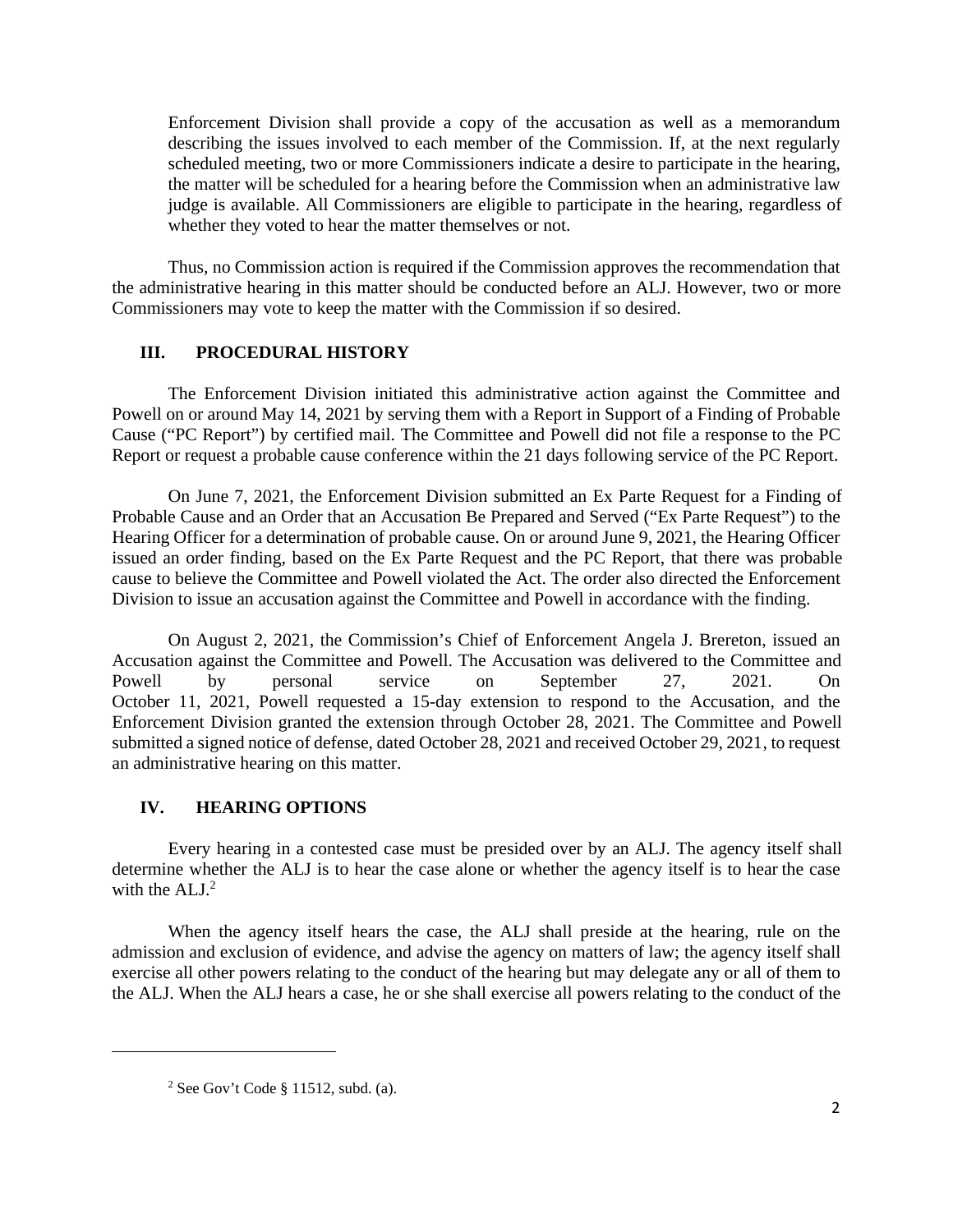hearing. A rule of the ALJ admitting or excluding evidence is subject to review in the same manner and to the same extent as the ALJ's proposed decision in the proceeding.<sup>[3](#page-2-0)</sup>

## **V. SUMMARY OF THE ACCUSATION**

The Accusation alleges that the Committee and Powell violated the Political Reform Act as follows:

#### Count 1: Failure to Comply with Disclosure Requirements for Yard Signs

The Committee and Powell failed to include the "Ad paid for by" language on yard signs and, additionally, to put the disclosure statement in a printed or drawn box, in violation of Government Code sections 84502, subdivision (a)(1), and 84504.2, subdivision (b).

#### Count 2: Failure to Comply with Disclosure Requirements for Banners

The Committee and Powell failed to include the "Ad paid for by" language on banners and, additionally, to put the disclosure statement in a printed or drawn box, in violation of Government Code sections 84502, subdivision (a)(1), and 84504.2, subdivision (b).

#### Count 3: Failure to Comply with Disclosure Requirements for Electronic Media Advertisements

The Committee and Powell failed to include the "Ad paid for by" language on the Committee's website, in violation of Government Code sections 84502, subdivision (a)(1), and 84504.3.

### Count 4: Failure to Comply with Disclosure Requirements for Electronic Media Advertisements

The Committee and Powell failed to include the "Ad paid for by" language on the Committee's social media page, in violation of Government Code sections 84502, subdivision (a)(1), and 84504.3.

### **VI. CONCLUSION**

<span id="page-2-0"></span> $\overline{a}$ 

If, at the next regularly scheduled meeting, two or more Commissioners indicate a desire to participate in the hearing, the matter will be scheduled for a hearing before the Commission when an ALJ is available.<sup>[4](#page-2-1)</sup> Otherwise, hearing of this matter will be conducted before an ALJ alone pursuant to Section 11512, subdivision (a).

 $3$  See Gov't Code § 11512, subd. (b).

<span id="page-2-1"></span> $4$  Reg. § 18361.5, subd. (b).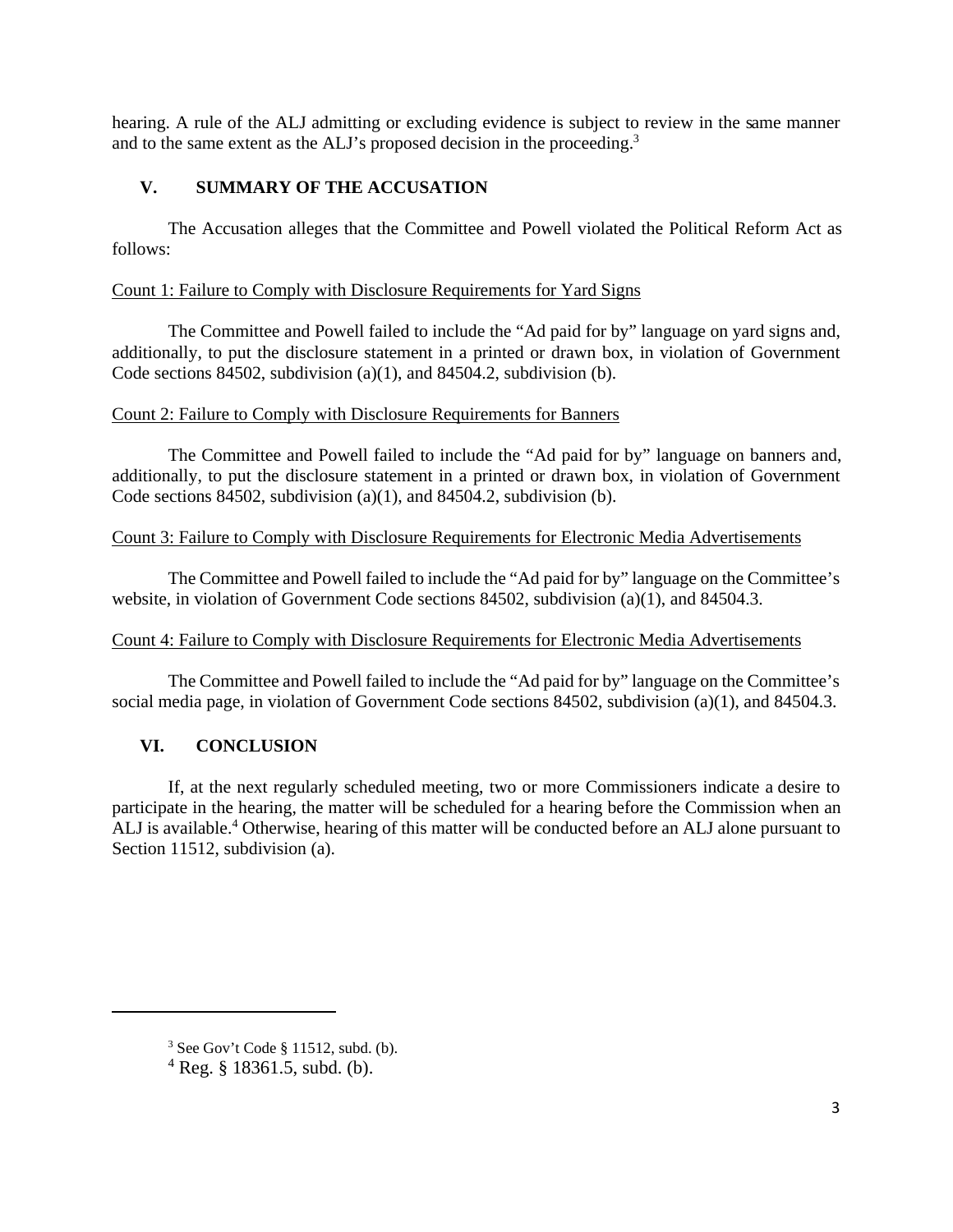| 1  | <b>ANGELA J. BRERETON</b><br><b>Chief of Enforcement</b>                                     |                                                                                                             |  |
|----|----------------------------------------------------------------------------------------------|-------------------------------------------------------------------------------------------------------------|--|
| 2  | <b>RUTH YANG</b><br><b>Senior Commission Counsel</b>                                         |                                                                                                             |  |
| 3  | <b>FAIR POLITICAL PRACTICES COMMISSION</b>                                                   |                                                                                                             |  |
| 4  | 1102 Q St, Suite 3000<br>Sacramento, CA 95811                                                |                                                                                                             |  |
| 5  | Telephone: (916) 322-7771<br>Email: ryang@fppc.ca.gov                                        |                                                                                                             |  |
| 6  | <b>Attorneys for Complainant</b>                                                             |                                                                                                             |  |
| 7  | Enforcement Division of the Fair Political Practices Commission                              |                                                                                                             |  |
| 8  |                                                                                              |                                                                                                             |  |
| 9  |                                                                                              | BEFORE THE FAIR POLITICAL PRACTICES COMMISSION                                                              |  |
| 10 |                                                                                              | <b>STATE OF CALIFORNIA</b>                                                                                  |  |
| 11 | In the Matter of:                                                                            | FPPC No. 2020-00823                                                                                         |  |
| 12 |                                                                                              |                                                                                                             |  |
| 13 | STOP THE STRONG MAYOR POWER                                                                  | <b>ACCUSATION</b>                                                                                           |  |
| 14 | GRAB, NO ON MEASURE A and<br><b>CRAIG POWELL,</b>                                            |                                                                                                             |  |
| 15 |                                                                                              | (Gov. Code §11503)                                                                                          |  |
| 16 | Respondents.                                                                                 |                                                                                                             |  |
| 17 |                                                                                              |                                                                                                             |  |
| 18 |                                                                                              | Complainant, the Enforcement Division of the Fair Political Practices Commission, after a finding           |  |
| 19 | of probable cause pursuant to Government Code Section 83115.5, alleges the following:        |                                                                                                             |  |
| 20 |                                                                                              | <b>JURISDICTION</b>                                                                                         |  |
| 21 | 1.                                                                                           | Complainant is the Enforcement Division of the Fair Political Practices Commission (the                     |  |
| 22 | "Commission") and makes this Accusation in its official capacity and in the public interest. |                                                                                                             |  |
| 23 | 2.                                                                                           | The authority to bring this action is derived from Title 2, California Code of Regulations,                 |  |
| 24 |                                                                                              | Sections 18361 and 18361.4, subdivision (g), and the statutory law of the State of California, specifically |  |
| 25 |                                                                                              | including, but not limited to, Government Code Sections 83111, 83116, and 91000.5, which assign to the      |  |
| 26 |                                                                                              | Enforcement Division the duty to administer, implement, and enforce the provisions of the Political         |  |
| 27 | Reform Act, found at Government Code Sections 81000 through 91014.                           |                                                                                                             |  |
| 28 | $\frac{1}{1}$                                                                                |                                                                                                             |  |
|    |                                                                                              | <b>ACCUSATION</b>                                                                                           |  |
|    |                                                                                              |                                                                                                             |  |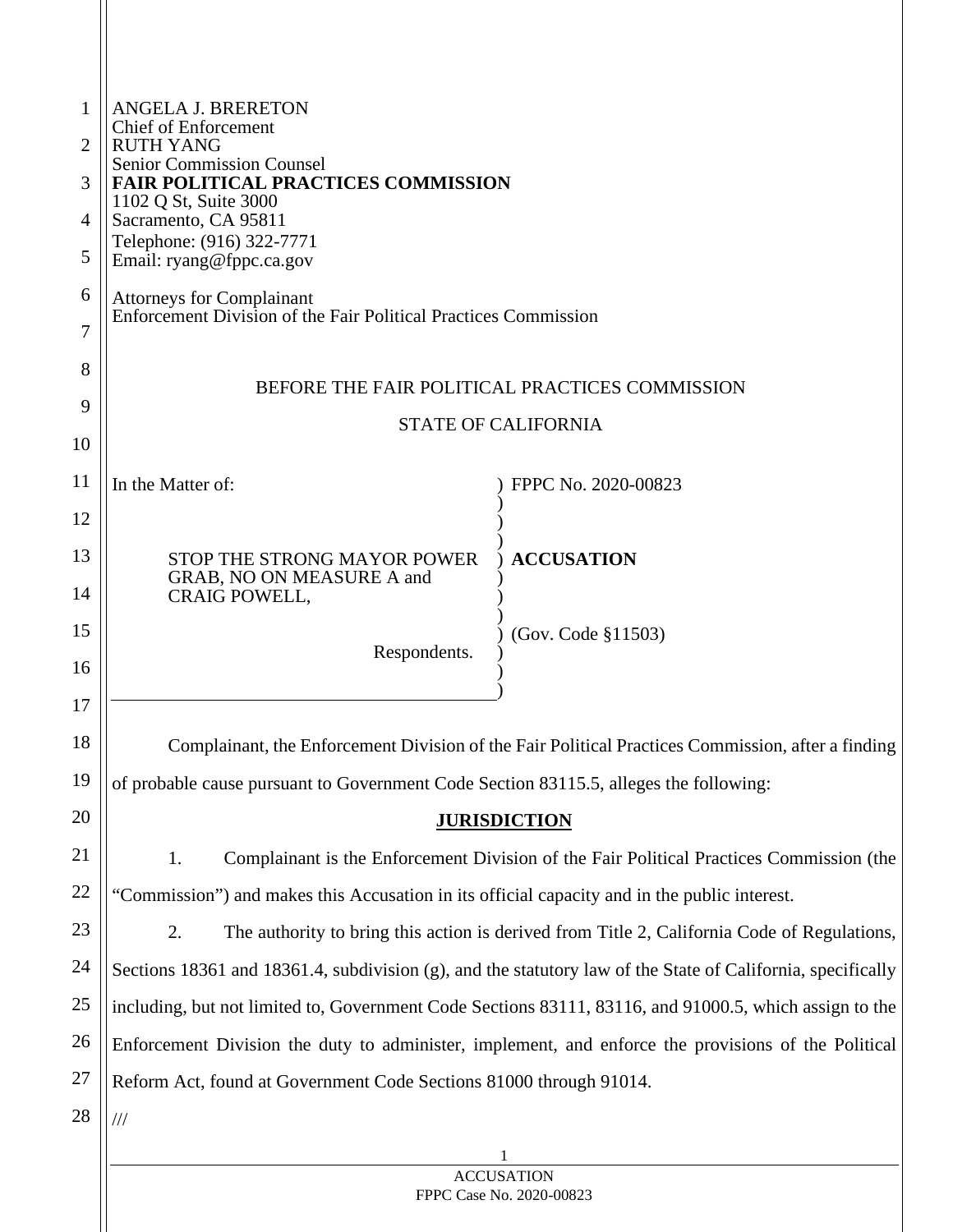<span id="page-4-4"></span><span id="page-4-3"></span><span id="page-4-2"></span><span id="page-4-1"></span><span id="page-4-0"></span>

| 1              | When enacting the Political Reform Act (the "Act"), <sup>1</sup> California voters specifically found<br>3.                            |  |
|----------------|----------------------------------------------------------------------------------------------------------------------------------------|--|
| $\overline{2}$ | and declared that previous laws regulating political practices had suffered from inadequate enforcement,                               |  |
| 3              | and it was their purpose to ensure that the Act be vigorously enforced. <sup>2</sup>                                                   |  |
| 4              | To that end, Section 81003 requires that the Act be liberally construed to achieve its<br>4.                                           |  |
| 5              | purposes.                                                                                                                              |  |
| 6              | <b>RESPONDENTS</b>                                                                                                                     |  |
| 7              | 5.<br>Respondent Stop the Strong Mayor Power Grab, No on Measure A (the "Committee") was                                               |  |
| 8              | a committee primarily formed to oppose Measure A, which appeared on the ballot for the City of                                         |  |
| 9              | Sacramento in the November 3, 2020 General Election.                                                                                   |  |
| 10             | Respondent Craig Powell ("Powell") was the Committee's principal officer.<br>6.                                                        |  |
| 11             | <b>APPLICABLE LAW</b>                                                                                                                  |  |
| 12             | 7.<br>All applicable law in this Accusation is the law as it existed during the relevant time for                                      |  |
| 13             | the violations alleged.                                                                                                                |  |
| 14             | <b>Primarily Formed Committee</b><br>А.                                                                                                |  |
| 15             | 8.<br>One of the ways a committee qualifies under the Act is by receiving \$2,000 or more in                                           |  |
| 16             | contributions during a single calendar year. <sup>3</sup>                                                                              |  |
| 17             | 9.<br>Such a committee is considered a "primarily formed committee" when it is formed or exists                                        |  |
| 18             | primarily to support or oppose a single candidate; a single measure; a group of specific candidates being                              |  |
| 19             | voted upon in the same city, county, or multicounty election; or two or more measures being voted upon                                 |  |
| 20             | in the same city, county, multicounty, or state election. <sup>4</sup>                                                                 |  |
| 21             | <b>Advertisement Disclosure</b><br>В.                                                                                                  |  |
| 22             | An advertisement is any general or public communication that is authorized and paid for<br>10.                                         |  |
| 23             | by a committee for the purpose of supporting or opposing one or more candidates for elective office or                                 |  |
| 24             | one or more ballot measures. <sup>5</sup>                                                                                              |  |
| 25             | <sup>1</sup> The Political Reform Act is contained in Government Code sections 81000 through 91014. The regulations of the             |  |
| 26             | Fair Political Practices Commission are contained in Sections 18110 through 18997 of Title 2 of the California Code of<br>Regulations. |  |
| 27             | $2$ Sections 81001, subd. (h), and 81002, subd. (f).<br>$3$ Section 82013, subd. (a).                                                  |  |
| 28             | <sup>4</sup> Section 82047.5.<br>$5$ Section 84501.                                                                                    |  |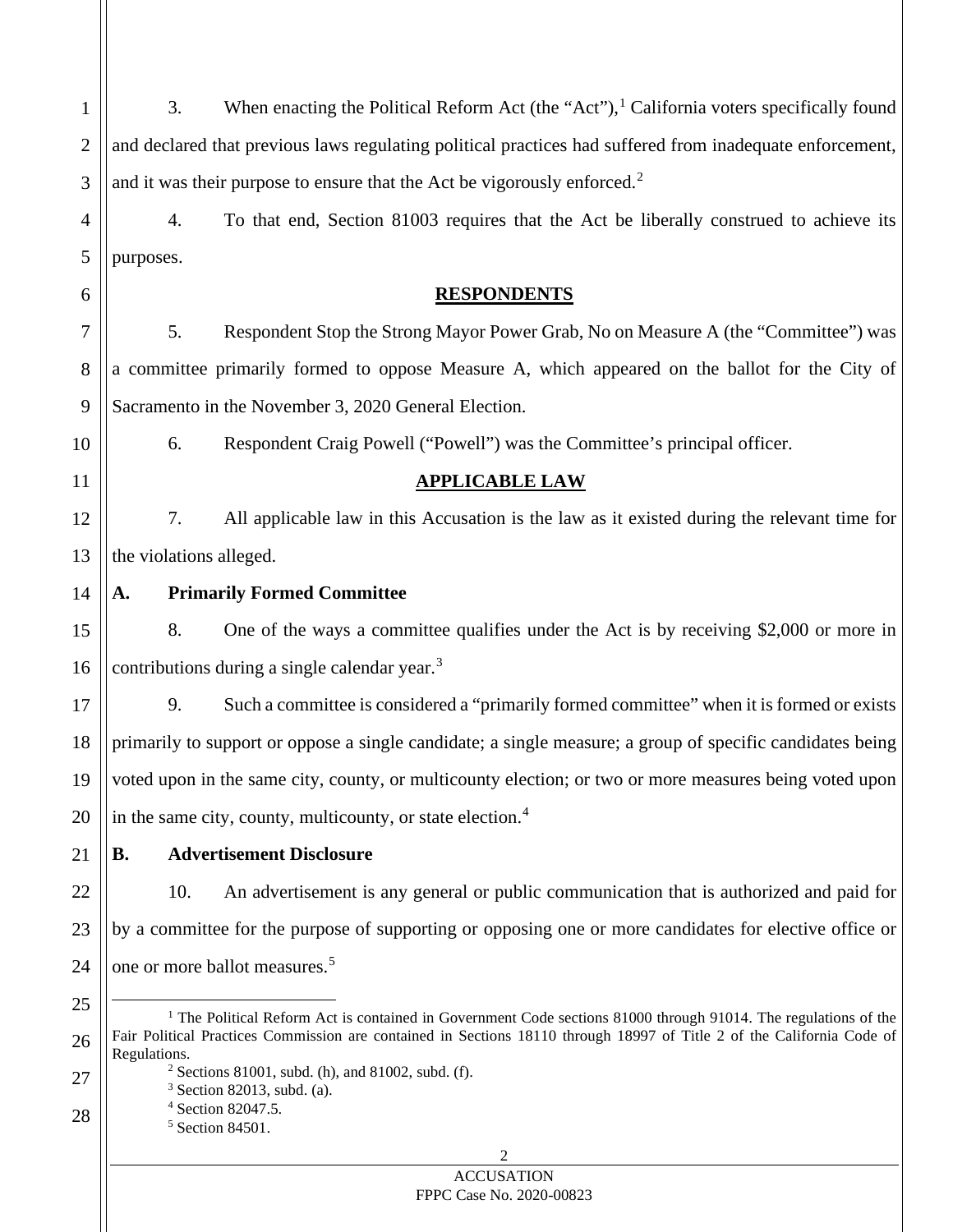11. Any advertisement paid for by a primarily formed committee must include the words "Ad paid for by" followed by the name of the committee as it appears on the most recent Statement of Organization filed with the Secretary of State.<sup>[6](#page-5-0)</sup>

12. There are additional disclosure requirements, depending on the type of advertisement. For large print advertisements, such as yard signs and banners, the disclosure must appear in a printed or drawn box with a solid white background on the bottom of the advertisement that is set apart from other printed matter, in a contrasting color, and in Arial equivalent type that is no less than five percent of the height of the advertisement.<sup>[7](#page-5-1)</sup>

13. For an internet website paid for by a committee, the disclosure must be printed clearly and legibly in contrasting color and in no less than 8-point font at the top or bottom of every publicly accessible page.<sup>[8](#page-5-2)</sup>

14. For a social media page, the disclosure must be in a contrasting color that is easily readable by the average viewer and in no less than 10-point font on the cover or header photo of the committee's profile, landing page, or similar location.<sup>[9](#page-5-3)</sup>

## **C. Joint and Several Liability**

15. It is the duty of the committee's principal officer to authorize the content of communications made by the committee, authorize the expenditures made by the committee, and determine the committee's campaign strategy.<sup>[10](#page-5-4)</sup>

16. A principal officer may be held jointly and severally liable, along with the committee, for violations committed by the committee.<sup>[11](#page-5-5)</sup>

# **D. Factors to be Considered by the Fair Political Practices Commission**

17. In framing a proposed order following a finding of a violation pursuant to Government Code Section 83116, the Commission and the administrative law judge shall consider all the surrounding circumstances including but not limited to the following factors set forth in Regulation 18361.5

- <span id="page-5-3"></span><span id="page-5-2"></span><span id="page-5-1"></span><span id="page-5-0"></span> $6$  Section 84502, subd. (a)(1).
- <sup>7</sup> Section 84504.2, subd. (b).
- <sup>8</sup> Section 84504.3, subd. (d).
- <span id="page-5-5"></span><span id="page-5-4"></span> $9$  Section 84504.3, subd. (h)(1).
- $10$  Section 82047.6; Regulation 18402.1, subd. (b).
- <sup>11</sup> Sections 83116.5 and 91006.

#### 3 **ACCUSATION** FPPC Case No. 2020-00823

1

2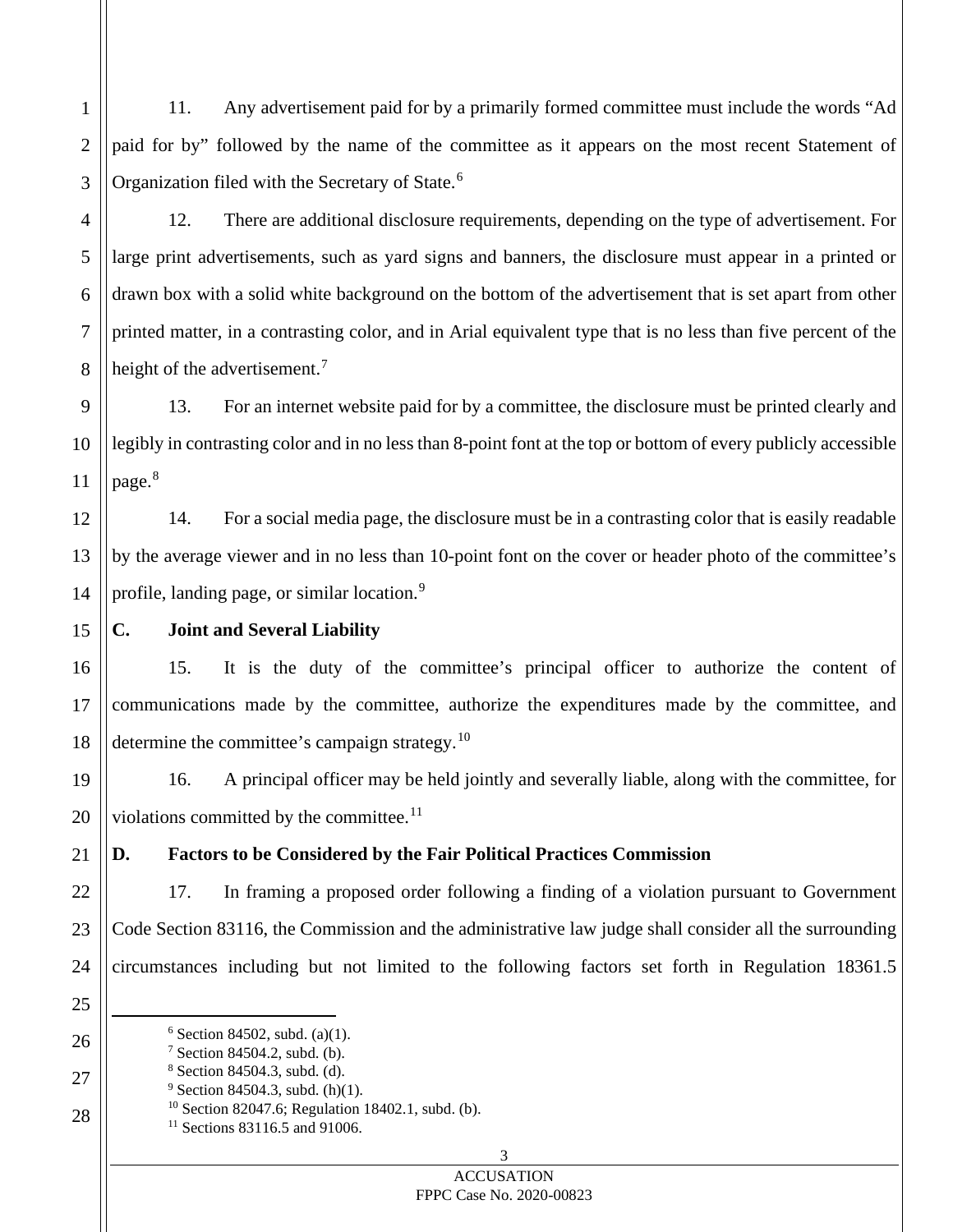1 2 3 4 5 6 7 8 9 subdivision  $(e)(1)$  through  $(8)$ :  $(1)$  The extent and gravity of the public harm caused by the specific violation; (2) The level of experience of the violator with the requirements of the Political Reform Act; (3) Penalties previously imposed by the Commission in comparable cases; (4) The presence or absence of any intention to conceal, deceive or mislead; (5) Whether the violation was deliberate, negligent or inadvertent; (6) Whether the violator demonstrated good faith by consulting the Commission staff or any other governmental agency in a manner not constituting complete defense under Government Code Section 83114(b); (7) Whether the violation was isolated or part of a pattern and whether the violator has a prior record of violations of the Political Reform Act or similar laws; and (8) Whether the violator, upon learning of a reporting violation, voluntarily filed amendments to provide full disclosure.<sup>[12](#page-6-0)</sup>

18. The Committee qualified as a committee on or around September 16, 2020.

**GENERAL FACTS**

12 13 19. The Committee filed an initial Statement of Organization with the Secretary of State on September 25, 2020 and reported its name as "Stop the Mayor Power Grab, No on Measure A."

14 20. Measure A, a measure to revise the City of Sacramento's charter, was unsuccessful, receiving approximately 42 percent of the votes.

16 17 21. The Committee received and made a total of \$26,400 each in contributions and expenditures before terminating as of December 31, 2020.

18 19 20 22. The Committee paid for a variety of advertisements prior to the election, including yard signs, banners, a website, and a Facebook page. Most of those advertisements failed to comply with the advertising disclosure rules of the Act.

23. The Committee purchased 500 copies of a yard sign advertisement and 50 copies of a banner advertisement. Those print advertisements did not include the "Ad paid for by" language, incorrectly identified the Committee's name as "Stop the Strong Mayor Power Grab, No on Measure A," and did not place the disclosure statement in a printed or drawn box.

25 26 24. The Committee also had electronic media advertisements in the form of a website and a Facebook page, both of which failed to include the "Ad paid for by" language and the Committee's name. ///

<span id="page-6-0"></span>27 28

10

11

15

21

22

23

24

 $12$  Regulation 18361.5, subdivision (e).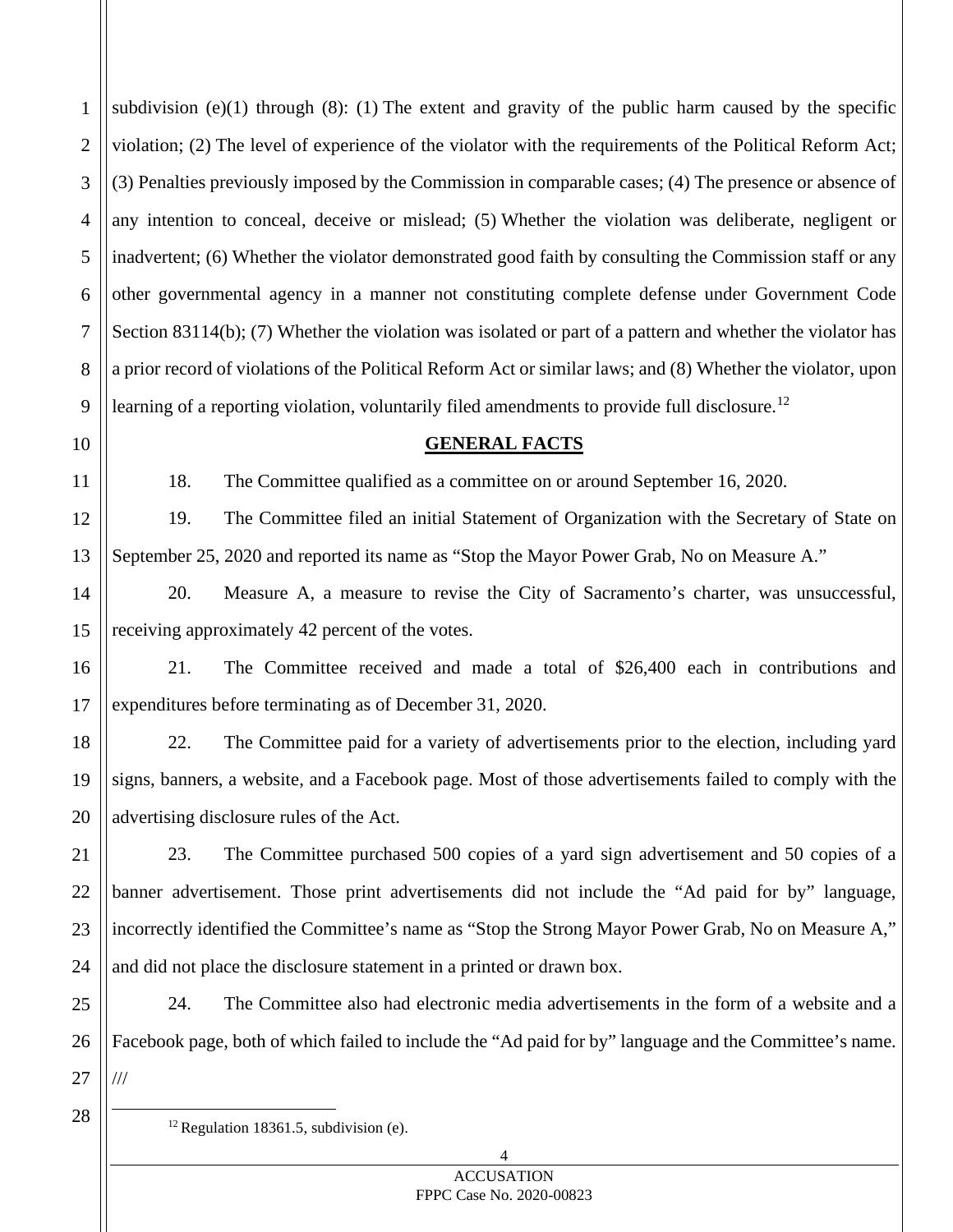25. The Committee filed an amended Statement of Organization on October 21, 2020 to add "Strong" to the Committee name so that the disclosure statements on its advertisements would be accurate.

### **PROCEDURAL HISTORY**

26. The Enforcement Division initiated an administrative action against the Committee and Powell in this matter by serving a packet containing a cover letter, a Report in Support of a Finding of Probable Cause ("PC Report"), a fact sheet regarding probable cause proceedings, selected sections of the Government Code regarding probable cause proceedings for the Commission, and selected regulations of the Commission regarding probable cause proceedings.

27. Powell was served with the PC Report, individually and on behalf of the Committee, via certified mail on or about May 14, 2021. The information contained in the PC Report packet advised the Committee and Powell that they had 21 days in which to request a probable cause conference, file a written response to the PC Report, or both. During the 21 days that followed service of the PC Report, the Committee and Powell did not file a response to the PC Report or request a probable cause conference.

28. By means of an Ex Parte Request for a Finding of Probable Cause and an Order that an Accusation Be Prepared and Served ("Ex Parte Request"), dated June 7, 2021, the Enforcement Division submitted the matter to the Hearing Officer for a determination of probable cause.

29. On or about June 9, 2021, the Hearing Officer issued an order finding, based on the Ex Parte Request and the PC Report, that there was probable cause to believe the Committee and Powell violated the Act and directed the Enforcement Division to issue an Accusation against the Committee and Powell in accordance with the finding.

### **VIOLATIONS**

30. The Committee and Powell committed four violations of the Act as follows:

### **Count 1**

## Failure to Comply with Disclosure Requirements for Yard Signs

31. Complainant incorporates paragraphs 1 – 30 of this Accusation, as though completely set forth here.

32. The Committee and Powell had a duty to include the "Ad paid for by" language on yard signs and, additionally, to put the disclosure statement in a printed or drawn box.

#### 5 **ACCUSATION** FPPC Case No. 2020-00823

1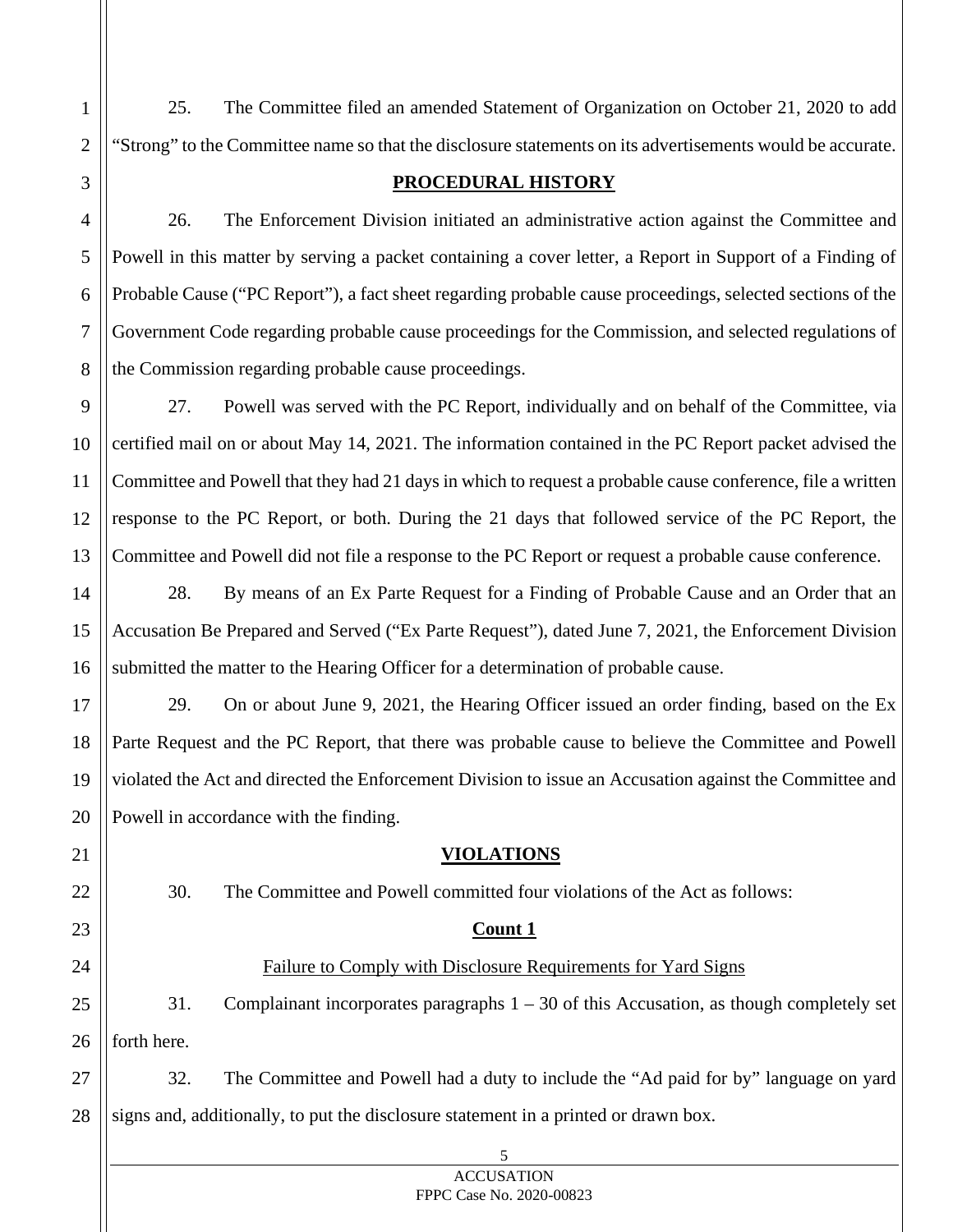| $\mathbf{1}$   | 33.                                                                                           | The Committee and Powell failed to include the "Ad paid for by" language on yard signs                |  |
|----------------|-----------------------------------------------------------------------------------------------|-------------------------------------------------------------------------------------------------------|--|
| $\overline{2}$ |                                                                                               | and, additionally, to put the disclosure statement in a printed or drawn box.                         |  |
| 3              | 34.                                                                                           | By failing to include the "Ad paid for by" language on yard signs and, additionally, to put           |  |
| 4              |                                                                                               | the disclosure statement in a printed or drawn box, the Committee and Powell violated Government Code |  |
| 5              |                                                                                               | Sections 84502, subdivision (a)(1), and 84504.2, subdivision (b).                                     |  |
| 6              |                                                                                               | <u>Count 2</u>                                                                                        |  |
| 7              | Failure to Comply with Disclosure Requirements for Banners                                    |                                                                                                       |  |
| 8              | 35.                                                                                           | Complainant incorporates paragraphs $1 - 34$ of this Accusation, as though completely set             |  |
| 9              | forth here.                                                                                   |                                                                                                       |  |
| 10             | 36.                                                                                           | The Committee and Powell had a duty to include the "Ad paid for by" language on banners               |  |
| 11             |                                                                                               | and, additionally, to put the disclosure statement in a printed or drawn box.                         |  |
| 12             | 37.                                                                                           | The Committee and Powell failed to include the "Ad paid for by" language on banners and,              |  |
| 13             |                                                                                               | additionally, to put the disclosure statement in a printed or drawn box.                              |  |
| 14             | 38.                                                                                           | By failing to include the "Ad paid for by" language on banners and, additionally, to put the          |  |
| 15             |                                                                                               | disclosure statement in a printed or drawn box, the Committee and Powell violated Government Code     |  |
| 16             | Sections 84502, subdivision (a)(1), and 84504.2, subdivision (b).                             |                                                                                                       |  |
| 17             |                                                                                               | Count 3                                                                                               |  |
| 18             |                                                                                               | Failure to Comply with Disclosure Requirements for Electronic Media Advertisements                    |  |
| 19             | 39.                                                                                           | Complainant incorporates paragraphs $1 - 38$ of this Accusation, as though completely set             |  |
| 20             | forth here.                                                                                   |                                                                                                       |  |
| 21             | 40.                                                                                           | The Committee and Powell had a duty to include the "Ad paid for by" language on the                   |  |
| 22             | Committee's website.                                                                          |                                                                                                       |  |
| 23             | 41.                                                                                           | The Committee and Powell failed to include the "Ad paid for by" language followed by                  |  |
| 24             |                                                                                               | the name of the Committee on the Committee's website.                                                 |  |
| 25             | 42.                                                                                           | By failing to include the "Ad paid for by" language followed by the name of the Committee             |  |
| 26             | on the Committee's website, the Committee and Powell violated Government Code Sections 84502, |                                                                                                       |  |
| 27             | subdivision (a) $(1)$ , and 84504.3.                                                          |                                                                                                       |  |
| 28             | $\frac{1}{1}$                                                                                 |                                                                                                       |  |
|                |                                                                                               | 6                                                                                                     |  |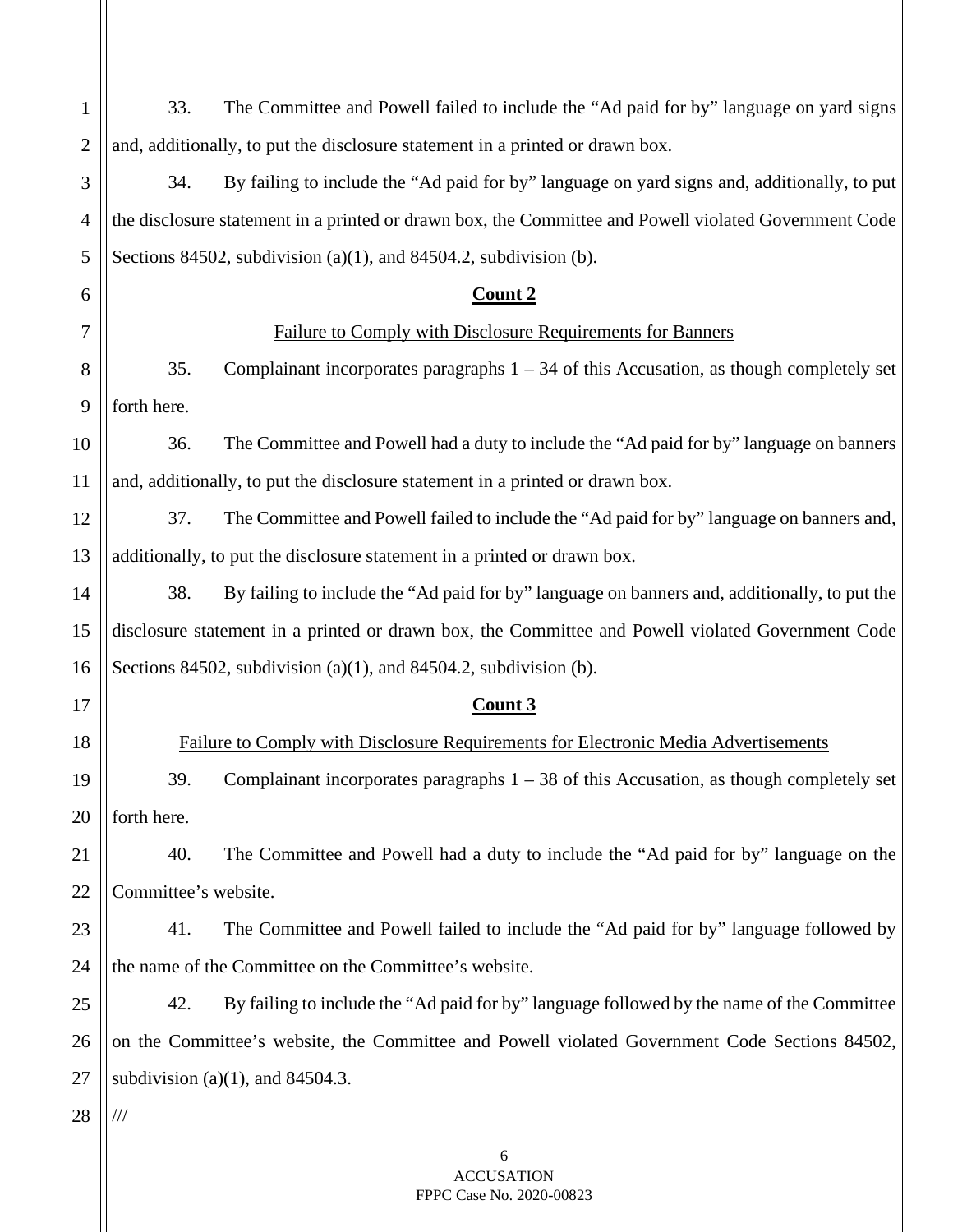| $\mathbf{1}$   | Count 4                                                                                               |  |
|----------------|-------------------------------------------------------------------------------------------------------|--|
| $\overline{2}$ | Failure to Comply with Disclosure Requirements for Electronic Media Advertisements                    |  |
| 3              | 43.<br>Complainant incorporates paragraphs $1 - 42$ of this Accusation, as though completely set      |  |
| $\overline{4}$ | forth here.                                                                                           |  |
| 5              | The Committee and Powell had a duty to include the "Ad paid for by" language on the<br>44.            |  |
| 6              | Committee's social media page.                                                                        |  |
| 7              | 45.<br>The Committee and Powell failed to include the "Ad paid for by" language on the                |  |
| 8              | Committee's social media page.                                                                        |  |
| 9              | 46.<br>By failing to include the "Ad paid for by" language on the Committee's social media page,      |  |
| 10             | the Committee and Powell violated Government Code Sections 84502, subdivision $(a)(1)$ , and 84504.3. |  |
| 11             | <b>MITIGATING OR EXCULPATORY FACTORS</b>                                                              |  |
| 12             | 47.<br>Soon after receiving contact from the Enforcement Division and prior to the election,          |  |
| 13             | Respondents amended the disclosure statements on its advertisements to include the "Ad paid for by"   |  |
| 14             | language.                                                                                             |  |
| 15             | 48.<br>Respondents were cooperative with the Enforcement Division's investigation into the            |  |
| 16             | violations in this case.                                                                              |  |
| 17             | AGGRAVATING FACTORS AND OTHER RELEVANT MATERIALS                                                      |  |
| 18             | The Committee and Powell incorrectly identified the Committee's name as "Stop the<br>49.              |  |
| 19             | Strong Mayor Power Grab, No on Measure A" on some advertisements. Due to the addition of the word     |  |
| 20             | "Strong," anyone looking for the Committee's campaign statements might have had some difficulty       |  |
| 21             | locating them. However, the Committee and Powell filed an amended Statement of Organization on        |  |
| 22             | October 21, 2020 to have the Committee's name reflect the name displayed on the advertisements.       |  |
| 23             | <b>PRAYER</b>                                                                                         |  |
| 24             | WHEREFORE, Complainant prays as follows:                                                              |  |
| 25             | 1.<br>That the Fair Political Practices Commission hold a hearing pursuant to Section 83116 and       |  |
| 26             | Regulation 18361.5, and at such hearing find that the Committee and Powell violated the               |  |
| 27             | Act as alleged herein;                                                                                |  |
| 28             | ///                                                                                                   |  |
|                | 7                                                                                                     |  |
|                | <b>ACCUSATION</b><br>FPPC Case No. 2020-00823                                                         |  |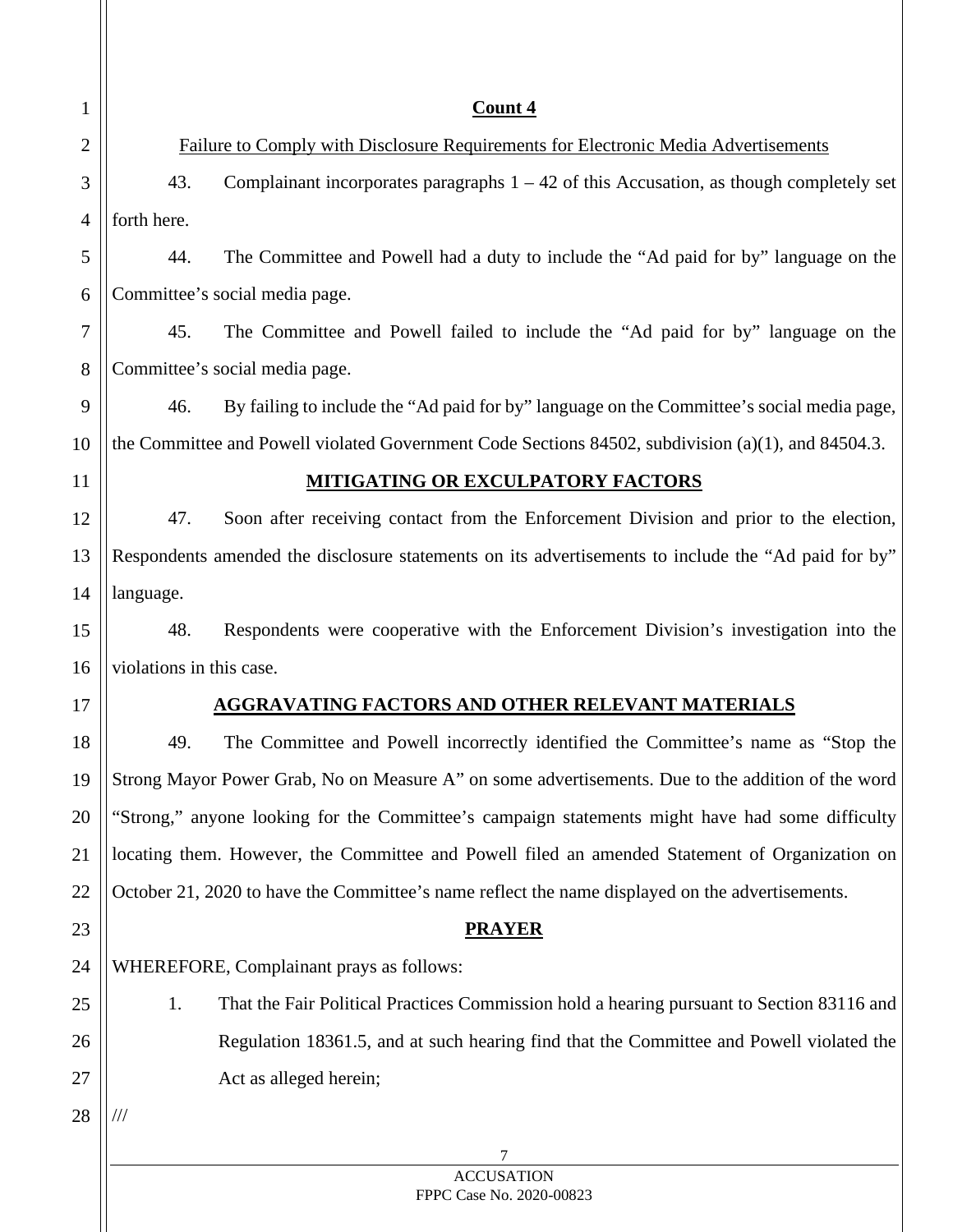2. That the Fair Political Practices Commission, pursuant to Section 83116, subdivision (c), order the Committee and Powell to pay a monetary penalty of up to \$5,000 for the violation of the Political Reform Act alleged in **Count 1**;

1

2

3

4

5

6

7

8

9

10

11

12

13

14

15

16

17

18

19

20

21

22

23

24

25

26

///

///

///

27

28

- 3. That the Fair Political Practices Commission, pursuant to Section 83116, subdivision (c), order the Committee and Powell to pay a monetary penalty of up to \$5,000 for the violation of the Political Reform Act alleged in **Count 2**;
- 4. That the Fair Political Practices Commission, pursuant to Section 83116, subdivision (c), order the Committee and Powell to pay a monetary penalty of up to \$5,000 for the violation of the Political Reform Act alleged in **Count 3**;
- 5. That the Fair Political Practices Commission, pursuant to Section 83116, subdivision (c), order the Committee and Powell to pay a monetary penalty of up to \$5,000 for the violation of the Political Reform Act alleged in **Count 4**;
- 6. That the Fair Political Practices Commission, pursuant to Regulation 18361.5, subdivision (e), consider the following factors in framing a proposed order following a finding of a violation pursuant to Section 83116: (1) The extent and gravity of the public harm caused by the specific violation; (2) The level of experience of the violator with the requirements of the Political Reform Act; (3) Penalties previously imposed by the Commission in comparable cases; (4) The presence or absence of any intention to conceal, deceive or mislead; (5) Whether the violation was deliberate, negligent or inadvertent; (6) Whether the violator demonstrated good faith by consulting the Commission staff or any other governmental agency in a manner not constituting complete defense under Government Code Section 83114(b); (7) Whether the violation was isolated or part of a pattern and whether the violator has a prior record of violations of the Political Reform Act or similar laws; and (8) Whether the violator, upon learning of a reporting violation, voluntarily filed amendments to provide full disclosure.

8 **ACCUSATION** FPPC Case No. 2020-00823